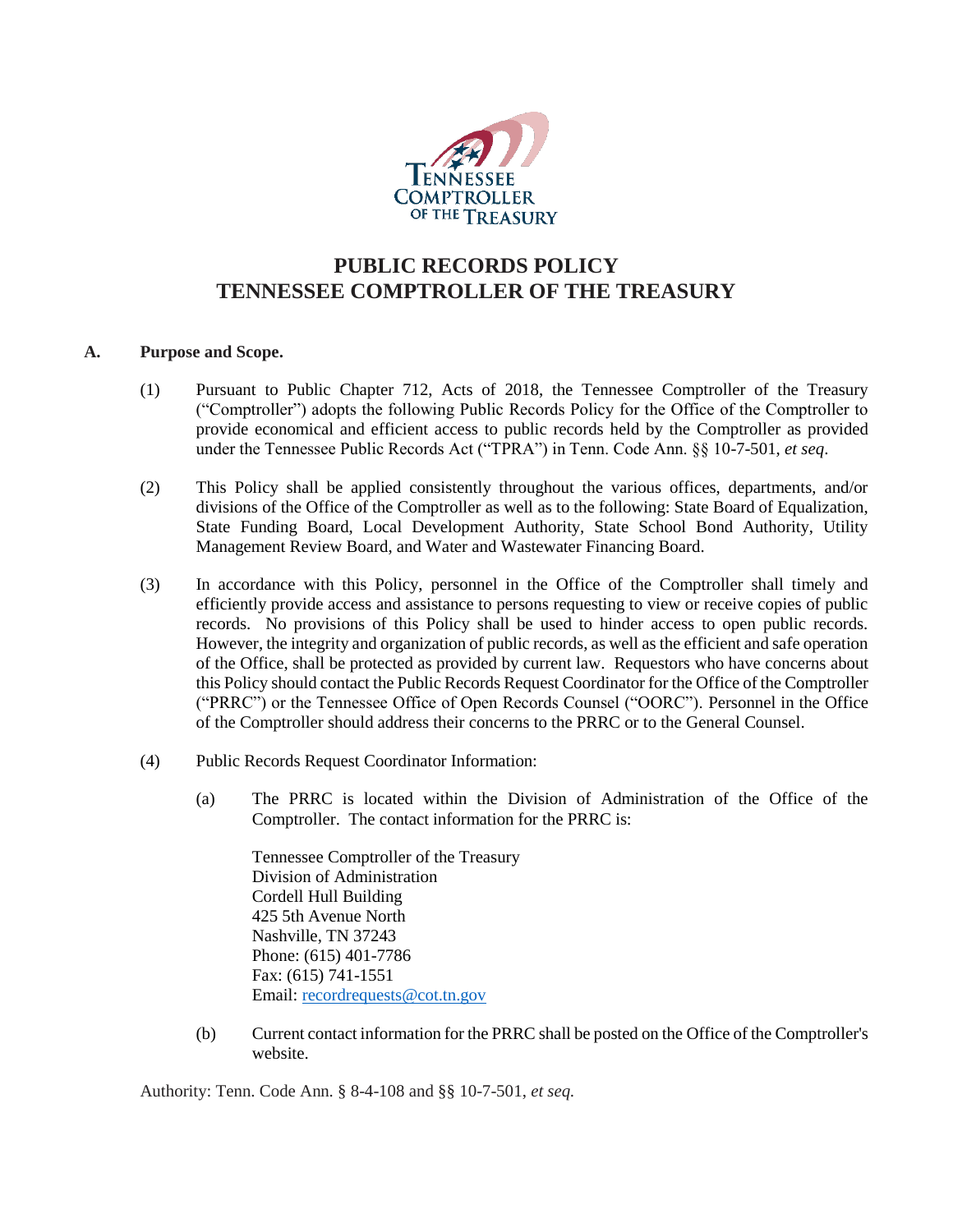## **B. Definitions**

- (1) Public Records. All documents, papers, letters, maps, books, photographs, microfilms, electronic data processing files and output, films, sound recordings, or other material, regardless of physical form or characteristics, made or received pursuant to law or ordinance or in connection with the transaction of official business by any governmental agency.
- (2) Public Records Request Coordinator or PRRC. The individual, or individuals, who has, or have, the responsibility to ensure public records requests are routed to the appropriate records custodian and are fulfilled in accordance with the TPRA.
- (3) Records Custodian. The office, official or employee lawfully responsible for the direct custody and care of a public record. The records custodian is not necessarily the original preparer or receiver of the public record.
- (4) Requestor. A person seeking access to a public record, whether for inspection or duplication.

Authority: Tenn. Code Ann. § 8-4-108 and §§ 10-7-501, *et seq.*

# **C. Requesting Access to Public Records**

- (1) Public records requests, whether written or oral, should be made to the PRRC to ensure public records requests are routed to the appropriate records custodian and fulfilled in a timely manner.
- (2) Public records requests must include the following information clearly and concisely expressed:
	- (a) name and contact information (in order to provide any communication required under the TPRA);
	- (b) detailed description of the records being requested, including type, timeframe, subject matter or key words, and any other information identifying the public records;
	- (c) statement whether the request is for inspection or receipt of copies, or both; and
	- (d) delivery preference, if requesting copies.
- (3) Proof of Tennessee citizenship by presentation of a valid Tennessee driver license is required as a condition to inspect or receive copies of public records and must be presented with the request. To the extent that the requestor cannot provide a Tennessee driver license, the PRRC may accept an alternative form of identification for proof of Tennessee citizenship. The PRRC may waive the requirement of subsequent presentation of a Tennessee driver license if the requestor has previously provided proof of Tennessee citizenship. Proof of citizenship for offenders currently housed in Tennessee state prisons may be confirmed through the Department of Corrections.
- (4) Requests for inspection may be made:
	- (a) in person at the office of the PRRC;
	- (b) by phone to the PRRC; or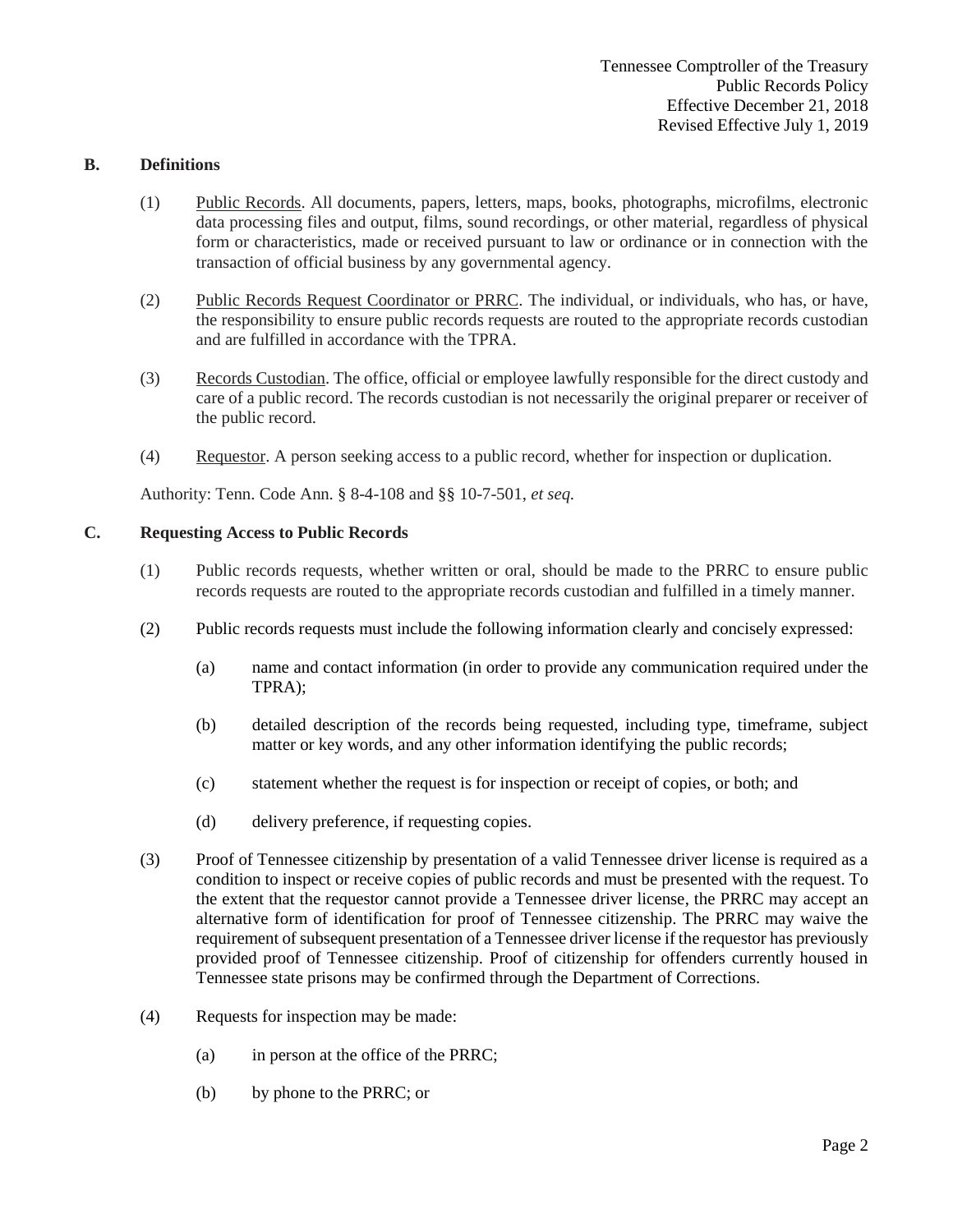- (c) in writing, physically or electronically delivered to the PRRC.
- (5) Requests for copies, or requests for inspection and copies, shall be made in writing and include the information as specified in (2) above. No specific form is required; a requestor may use the OORC Public Records Request form which is available on the OORC website and from the PRRC.
- (6) Requests made on social media or as comments on the Comptroller's website will not be accepted. Requests should be made in the appropriate manner, directed to the PRRC as provided herein, in order to receive prompt attention.

Authority: Tenn. Code Ann. § 8-4-108 and §§ 10-7-501, *et seq.*

# **D. Responding to Public Records Requests**

- (1) The PRRC shall review public records requests and make an initial determination whether:
	- (a) proof of Tennessee citizenship has been submitted;
	- (b) the description of the records is sufficient to allow specific identification;
	- (c) the Office of the Comptroller is the custodian of the records; and
	- (d) the records qualify as public records under the TPRA or are subject to an exemption to access.
- (2) The PRRC shall acknowledge receipt of the request and take any appropriate actions.
- (3) If not practicable to provide the requested records promptly, the PRRC shall, within seven (7) business days from the receipt of the request, respond to the requestor with a completed Public Records Request Response form or an email with equivalent information stating the time reasonably necessary to produce the records or information.
- (4) If a public records request is denied, the PRRC shall deny the request in writing, providing the basis for the denial.
- (5) If the PRRC reasonably determines production of public records should be segmented because the public records request is for a large volume of records, or additional time is necessary to prepare the public records for access, the PRRC shall notify the requestor that production of the public records will be in segments and that a records production schedule will be provided as expeditiously as practicable. If appropriate, the PRRC will contact the requestor to see if the request can be clarified or narrowed in order to expedite access.

Authority: Tenn. Code Ann. § 8-4-108 and §§ 10-7-501, *et seq.*

#### **E. Redaction**

(1) If a public record contains confidential information or information that is not open for public inspection, the PRRC or the records custodian shall prepare a redacted copy prior to providing access.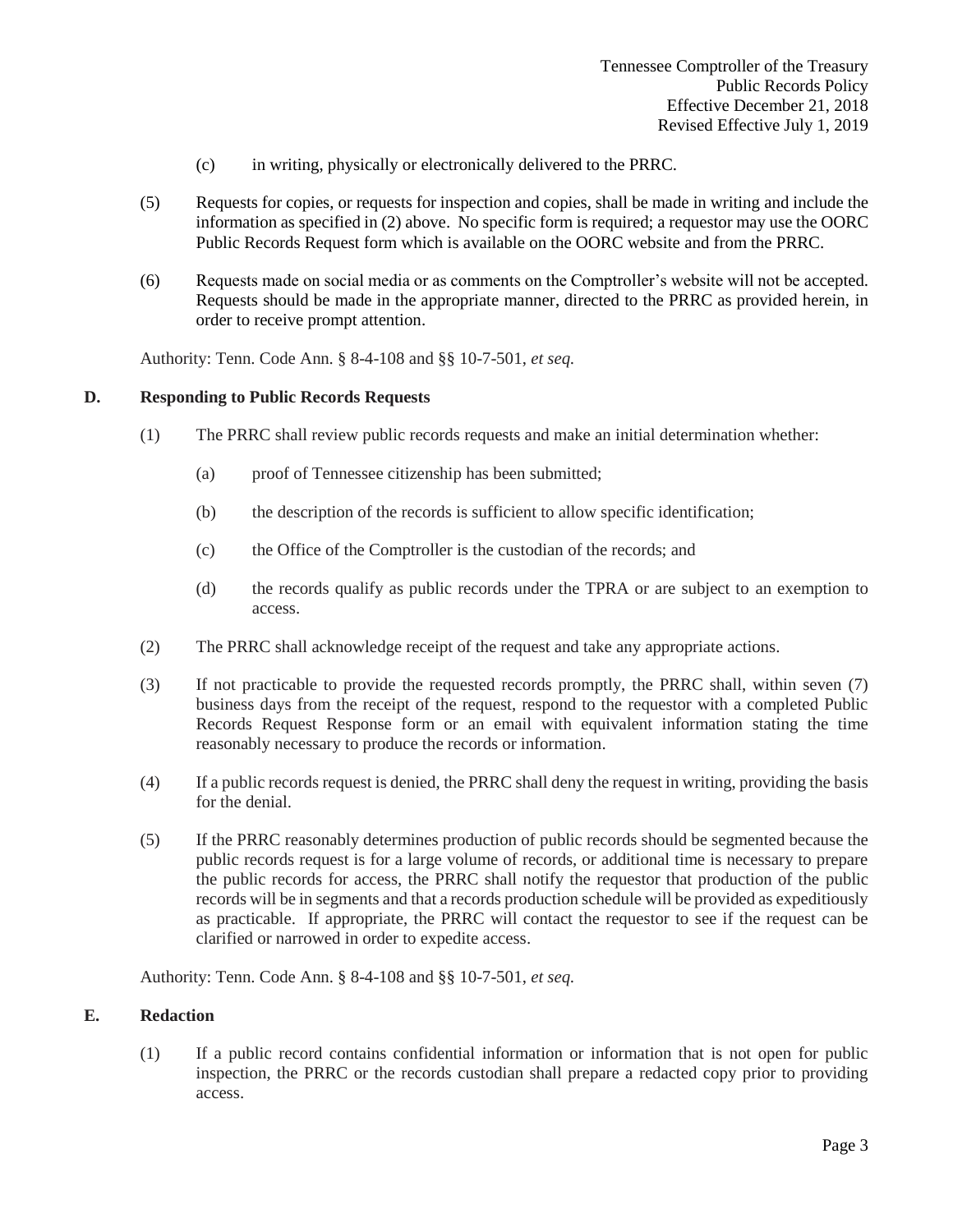(2) Whenever a redacted record is provided, the PRRC shall provide the requestor with the basis for redaction without revealing confidential information.

Authority: Tenn. Code Ann. § 8-4-108 and §§ 10-7-501, *et seq.*

# **F. Access to Public Records**

- (1) Inspection:
	- (a) There shall be no charge for inspection of public records.
	- (b) The location for inspection of public records in the Office of the Comptroller will be determined by the PRRC and shall occur during times in which the Office of the Comptroller is otherwise open for business at the office location of the PRRC in Nashville.
	- (c) Under reasonable circumstances, the PRRC may require an appointment for inspection or may require inspection of public records at an alternate location.
- (2) Copies:
	- (a) Copies will be available for pickup at a location specified by the PRRC.
	- (b) A requestor may pay for postage to have copies delivered to the requestor's home address by the United States Postal Service.
	- (c) Electronic records that can be sent in a single transmission will be sent by email; otherwise, responsive electronic records will be provided on an electronic storage device.
	- (d) The PRRC may allow a requestor to make copies of inspected public records with personal equipment at the inspection location, upon prior approval by the PRRC and payment in advance of any costs and fees incurred by the Office of the Comptroller in preparing the records to be copied. A requestor will not be allowed to connect any personal equipment to an Office of the Comptroller end-point device or the network and will not be allowed to jeopardize the integrity or organization of the records.

Authority: Tenn. Code Ann. § 8-4-108 and §§ 10-7-501, *et seq.*

#### **G. Fees and Charges and Procedures for Billing and Payment**

- (1) The PRRC will provide requestors with an itemized estimate of the charges prior to producing copies of public records. Requestors must pre-pay the estimate before the public records will be produced. If the estimate paid by the requestor exceeds the actual costs to produce the records, the requestor will be reimbursed any costs in excess of the estimate.
- (2) When fees for copies and labor do not exceed an amount established by the Comptroller, the fees may be waived by the PRRC. Requests for waivers for fees above the established amount must be presented to the PRRC, who will present the request to the Comptroller for determination whether such waiver is in the best interest of the Office of the Comptroller and is for the public good. Fees associated with aggregated public records requests will not be waived.